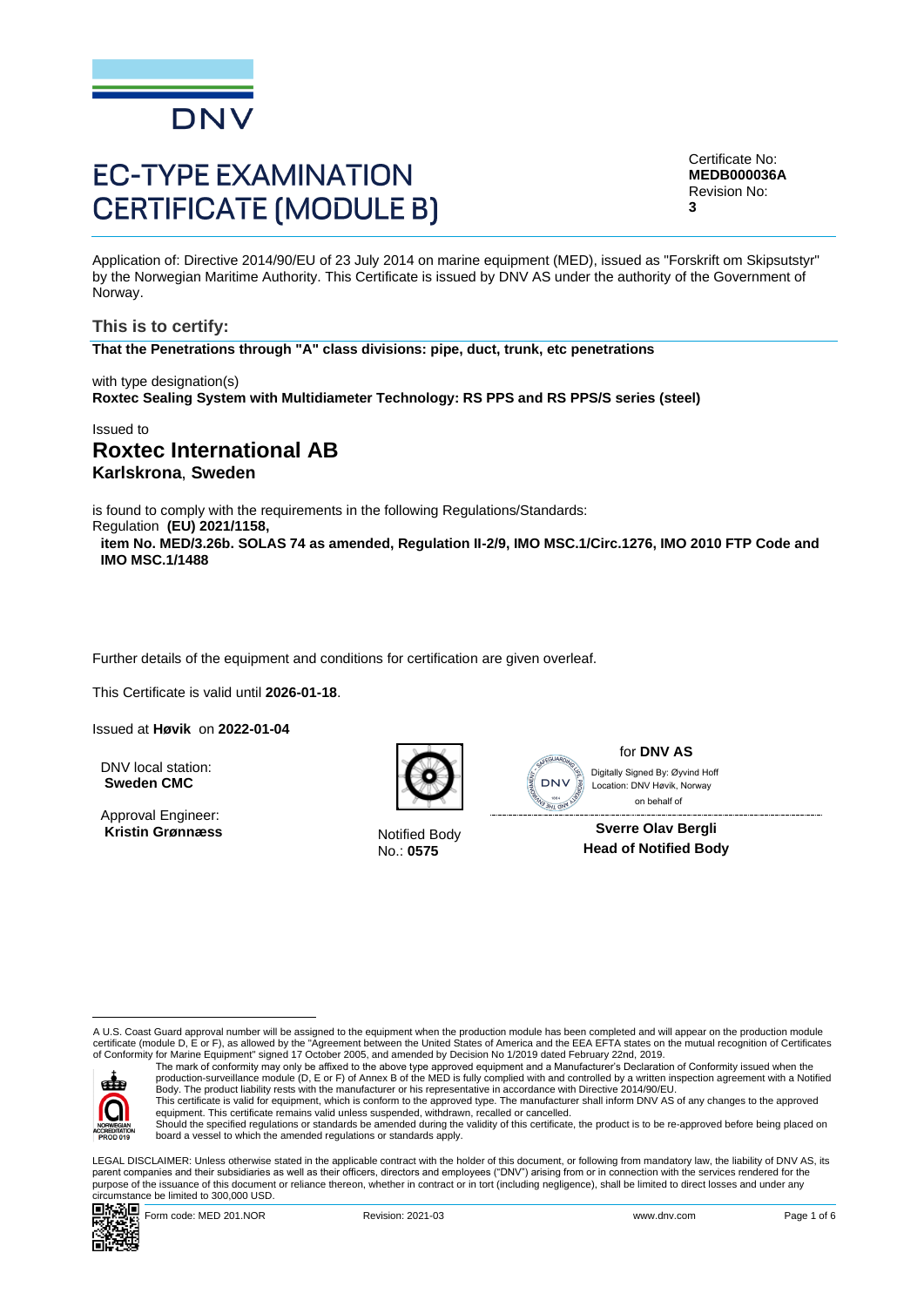

# **Product description**

"Roxtec sealing system with multidiameter technology: RS PPS and RS PPS/S series (steel)"

#### RS PPS 31-450

consisting of a steel sleeve, bolted or welded to a steel section. The sleeve is fitted at both ends with Roxtec RS seals (standard or EMC versions) including intumescent material in between.

#### RS PPS/S 31-150

consisting of bolted or welded steel sleeve, or SLX-type sleeve attached through expansion, on to the steel sections. The sleeve is only fitted with one single RS PPS/S seal with integrated intumescent material. Minimum thickness for steel sleeve is 1.5 mm.

## **Application/Limitation**

Approved for use as single and multiple pipe penetration system in class A-0, A-15, A-30 and A-60 steel bulkheads and decks for approved plastic pipes as follows:

| Table 1: Approved pipe penetration in A-60 steel bulkhead |
|-----------------------------------------------------------|
|-----------------------------------------------------------|

| Type            | Size        | Pipe<br>material                | Pipe<br>diameter<br>(OD) [mm] | Sleeve<br>length<br>[mm] | Sleeve<br>thickness<br>[mm] | Sleeve<br>position | Sleeve<br>insulation      |
|-----------------|-------------|---------------------------------|-------------------------------|--------------------------|-----------------------------|--------------------|---------------------------|
| <b>RS PPS</b>   | $31 - 175$  | Thermoplastic*                  | $16 - 125$                    | 156                      | $4 - 7$                     | Symmetric          | S1553577 Rev. A<br>No. 1  |
| <b>RS PPS</b>   | $31 - 200$  | Thermoplastic*                  | $16 - 170$                    | 156                      | $4 - 7$                     | Symmetric          | S1553577 Rev. A<br>No. 2  |
| <b>RS PPS</b>   | $225 - 450$ | Thermoplastic*                  | 151 - 355                     | 400                      | $4 - 7$                     | Symmetric          | S1553577 Rev. A<br>No. 2  |
| <b>RS PPS</b>   | $125 - 200$ | Pre-insulated<br>thermoplastic  | $90 - 170$                    | 156                      | $4 - 7$                     | Symmetric          | S1553577 Rev. A<br>No. 3  |
| <b>RS PPS</b>   | $225 - 400$ | Pre-insulated<br>thermoplastic  | $151 - 315$                   | 400                      | $4 - 7$                     | Symmetric          | S1553577 Rev. A<br>No. 3  |
| <b>RS PPS</b>   | 125         | Pre-insulated<br>plastic bundle | 75                            | 156                      | 7                           | Symmetric          | S1553577 Rev. A<br>No. 4  |
| RS PPS/S        | $31 - 150$  | Thermoplastic*                  | $16 - 110$                    | $35 - 65$                | $4 - 7$                     | Symmetric          | S1573861 Rev. A<br>No. 1  |
| <b>RS PPS/S</b> | $31 - 100$  | PE/ALU/PE                       | $16 - 63$                     | $35 - 65$                | $4 - 7$                     | Symmetric          | S1573861 Rev. A<br>No. 2  |
| RS PPS/S        | $100 - 125$ | Pre-insulated<br>plastic bundle | $67 - 96$                     | 65                       | 7                           | Symmetric          | S1573861 Rev. A<br>No. 11 |

PP, PVC, PB, ABS, PE, PVDF

Table 2: Approved pipe penetration in A-60 steel deck

| Type          | Size        | Pipe<br>material                | Pipe<br>diameter<br>(OD) [mm] | Sleeve<br>length<br>[mm] | Sleeve<br>thickness<br>[mm] | Sleeve<br>position | Sleeve<br>insulation      |
|---------------|-------------|---------------------------------|-------------------------------|--------------------------|-----------------------------|--------------------|---------------------------|
| <b>RS PPS</b> | $31 - 200$  | Thermoplastic*                  | $16 - 170$                    | 156                      | $4 - 7$                     | Top                | S1553577 Rev. A<br>No. 5  |
| <b>RS PPS</b> | $225 - 450$ | Thermoplastic*                  | 151 - 355                     | 400                      | $4 - 7$                     | Top                | S1553577 Rev. A<br>No. 5  |
| <b>RS PPS</b> | $31 - 200$  | Thermoplastic*                  | $16 - 170$                    | 156                      | $4 - 7$                     | Top,<br>symmetric  | S1553577 Rev. A<br>No. 6  |
| <b>RS PPS</b> | $225 - 450$ | Thermoplastic*                  | 151 - 355                     | 400                      | $4 - 7$                     | Top,<br>symmetric  | S1553577 Rev. A<br>No. 6  |
| <b>RS PPS</b> | $125 - 200$ | Pre-insulated<br>thermoplastic  | $90 - 170$                    | 156                      | $4 - 7$                     | Top,<br>symmetric  | S1553577 Rev. A<br>No. 7  |
| <b>RS PPS</b> | $225 - 400$ | Pre-insulated<br>thermoplastic  | $151 - 315$                   | 400                      | $4 - 7$                     | Top,<br>symmetric  | S1553577 Rev. A<br>No. 7  |
| <b>RS PPS</b> | 125         | Pre-insulated<br>plastic bundle | 75                            | 156                      | 7                           | Any                | S1553577 Rev. A<br>No. 8  |
| <b>RS PPS</b> | 125         | Pre-insulated<br>plastic bundle | $75 - 96$                     | 156                      | 7                           | Top,<br>symmetric  | S1553577 Rev. A<br>No. 9  |
| <b>RS PPS</b> | $31 - 150$  | PE/ALU/PE                       | $16 - 110$                    | 156                      | $4 - 7$                     | Top                | S1553577 Rev. A<br>No. 10 |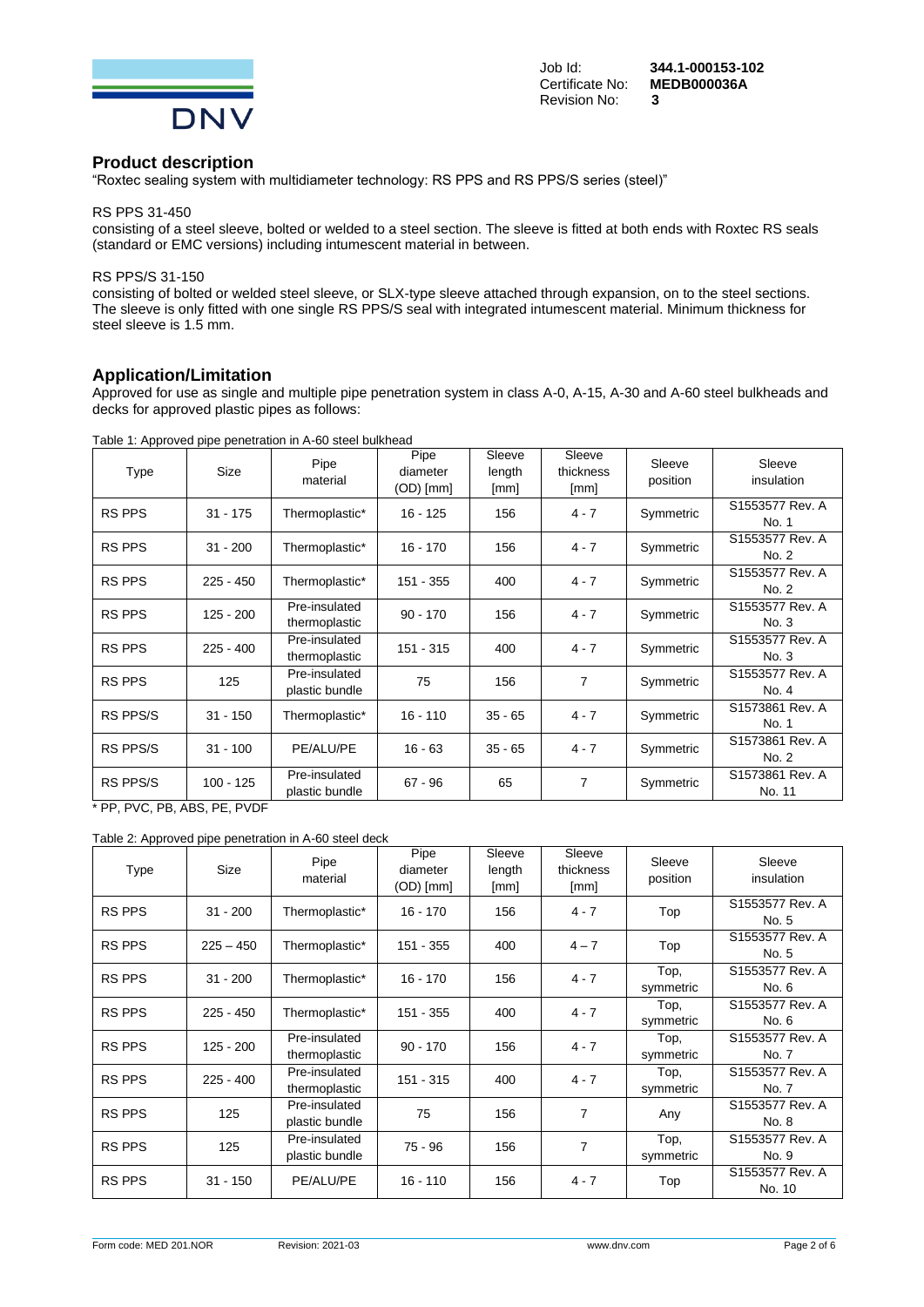

Revision No: **3**

Job Id: **344.1-000153-102** MEDB000036A<br>3

| <b>RS PPS/S</b> |             | $31 - 150$                   | Thermoplastic* | $16 - 110$ | $35 - 65$ | $4 - 7$   | Any             | S1573861 Rev. A |
|-----------------|-------------|------------------------------|----------------|------------|-----------|-----------|-----------------|-----------------|
|                 |             |                              |                |            |           |           | $No. 3+4$       |                 |
| <b>RS PPS/S</b> | $31 - 68$   | PE/ALU/PE                    | $16 - 32$      | $35 - 65$  | $4 - 7$   | Any       | S1573861 Rev. A |                 |
|                 |             |                              |                |            |           |           | No. 5           |                 |
| <b>RS PPS/S</b> | $31 - 125$  | PE/ALU/PE                    | $16 - 75$      | $35 - 65$  | $4 - 7$   | Top,      | S1573861 Rev. A |                 |
|                 |             |                              |                |            |           | symmetric | No. 6           |                 |
|                 |             | PE/ALU/PE                    |                |            |           | Top,      | S1573861 Rev. A |                 |
| <b>RS PPS/S</b> | $31 - 125$  | w/ thermal                   | $16 - 75$      | $35 - 65$  | $4 - 7$   | symmetric | No. 7           |                 |
|                 |             | insulation                   |                |            |           |           |                 |                 |
| <b>RS PPS/S</b> | $68 - 100$  |                              | Plastic bundle | $36 - 60$  | 65        | $4 - 7$   | Top,            | S1573861 Rev. A |
|                 |             |                              |                |            |           | symmetric | No. 8           |                 |
| RS PPS/S        | $100 - 125$ | Pre-insulated                | $67 - 96$      | 65         | 7         | Top,      | S1573861 Rev. A |                 |
|                 |             | plastic bundle               |                |            |           | symmetric | No. 9           |                 |
| RS PPS/S        |             | Pre-insulated<br>$125 - 150$ | $75 - 110$     | 65         | 7         | Top,      | S1573861 Rev. A |                 |
|                 |             | thermoplastic                |                |            |           | symmetric | No. 10          |                 |

\* PP, PVC, PB, ABS, PE, PVDF

Table 3: Approved pipe penetration in A-0 steel bulkhead

| <b>Type</b>     | <b>Size</b> | Pipe<br>material                | Pipe<br>diameter<br>$(OD)$ [mm] | Sleeve<br>length<br>[mm] | Sleeve<br>thickness<br>[mm] | Sleeve<br>position | Sleeve<br>insulation      |
|-----------------|-------------|---------------------------------|---------------------------------|--------------------------|-----------------------------|--------------------|---------------------------|
| <b>RS PPS</b>   | $31 - 175$  | Thermoplastic*                  | $16 - 125$                      | 156                      | $4 - 7$                     | Symmetric          | S1553578 Rev. A<br>No. 1  |
| <b>RS PPS</b>   | $68 - 150$  | Thermoplastic*                  | $32 - 110$                      | 156                      | $4 - 7$                     | Symmetric          | S1553578 Rev. A<br>No. 2  |
| <b>RS PPS</b>   | $68 - 150$  | Thermoplastic*                  | $32 - 110$                      | 400                      | $4 - 7$                     | Symmetric          | S1553578 Rev. A<br>No. 2  |
| <b>RS PPS</b>   | $31 - 200$  | Thermoplastic*                  | $16 - 170$                      | 156                      | $4 - 7$                     | Symmetric          | S1553578 Rev. A<br>No. 3  |
| <b>RS PPS</b>   | $225 - 450$ | Thermoplastic*                  | 151 - 355                       | 400                      | $4 - 7$                     | Symmetric          | S1553578 Rev. A<br>No. 3  |
| <b>RS PPS</b>   | $125 - 200$ | Pre-insulated<br>thermoplastic  | $90 - 170$                      | 156                      | $4 - 7$                     | Symmetric          | S1553578 Rev. A<br>No. 4  |
| <b>RS PPS</b>   | $225 - 400$ | Pre-insulated<br>thermoplastic  | $151 - 315$                     | 400                      | $4 - 7$                     | Symmetric          | S1553578 Rev. A<br>No. 4  |
| <b>RS PPS</b>   | 125         | Pre-insulated<br>plastic bundle | 75                              | 156                      | $\overline{7}$              | Symmetric          | S1553578 Rev. A<br>No. 5  |
| <b>RS PPS</b>   | $31 - 68$   | PE/ALU/PE                       | $16 - 32$                       | 156                      | $4 - 7$                     | Symmetric          | S1553578 Rev. A<br>No. 6  |
| <b>RS PPS/S</b> | $31 - 100$  | Thermoplastic*                  | $16 - 63$                       | $35 - 65$                | $4 - 7$                     | Symmetric          | S1573859 Rev. A<br>No. 1  |
| <b>RS PPS/S</b> | $31 - 150$  | Thermoplastic*                  | $16 - 110$                      | $35 - 65$                | $4 - 7$                     | Symmetric          | S1573859 Rev. A<br>No. 2  |
| <b>RS PPS/S</b> | $31 - 100$  | PE/ALU/PE                       | $16 - 63$                       | $35 - 65$                | $4 - 7$                     | Symmetric          | S1573859 Rev. A<br>No. 3  |
| <b>RS PPS/S</b> | $100 - 125$ | Pre-insulated<br>plastic bundle | $67 - 96$                       | 65                       | $\overline{7}$              | Symmetric          | S1573859 Rev. A<br>No. 12 |

\* PP, PVC, PB, ABS, PE, PVDF

Table 4: Approved pipe penetration in A-0 steel deck

| Type          | <b>Size</b> | Pipe<br>material               | Pipe<br>diameter<br>$(OD)$ [mm] | Sleeve<br>length<br>[mm] | Sleeve<br>thickness<br>[mm] | Sleeve<br>position | Sleeve<br>insulation     |
|---------------|-------------|--------------------------------|---------------------------------|--------------------------|-----------------------------|--------------------|--------------------------|
| <b>RS PPS</b> | $31 - 200$  | Thermoplastic*                 | $16 - 170$                      | 156                      | $4 - 7$                     | Top                | S1553578 Rev. A<br>No. 7 |
| <b>RS PPS</b> | $225 - 450$ | Thermoplastic*                 | $151 - 355$                     | 400                      | $4 - 7$                     | Top                | S1553578 Rev. A<br>No. 7 |
| <b>RS PPS</b> | $31 - 200$  | Thermoplastic*                 | $16 - 170$                      | 156                      | $4 - 7$                     | Top,<br>symmetric  | S1553578 Rev. A<br>No. 8 |
| <b>RS PPS</b> | $225 - 450$ | Thermoplastic*                 | $151 - 355$                     | 400                      | $4 - 7$                     | Top,<br>symmetric  | S1553578 Rev. A<br>No. 8 |
| <b>RS PPS</b> | $125 - 200$ | Pre-insulated<br>thermoplastic | $90 - 170$                      | 156                      | $4 - 7$                     | Top,<br>symmetric  | S1553578 Rev. A<br>No. 9 |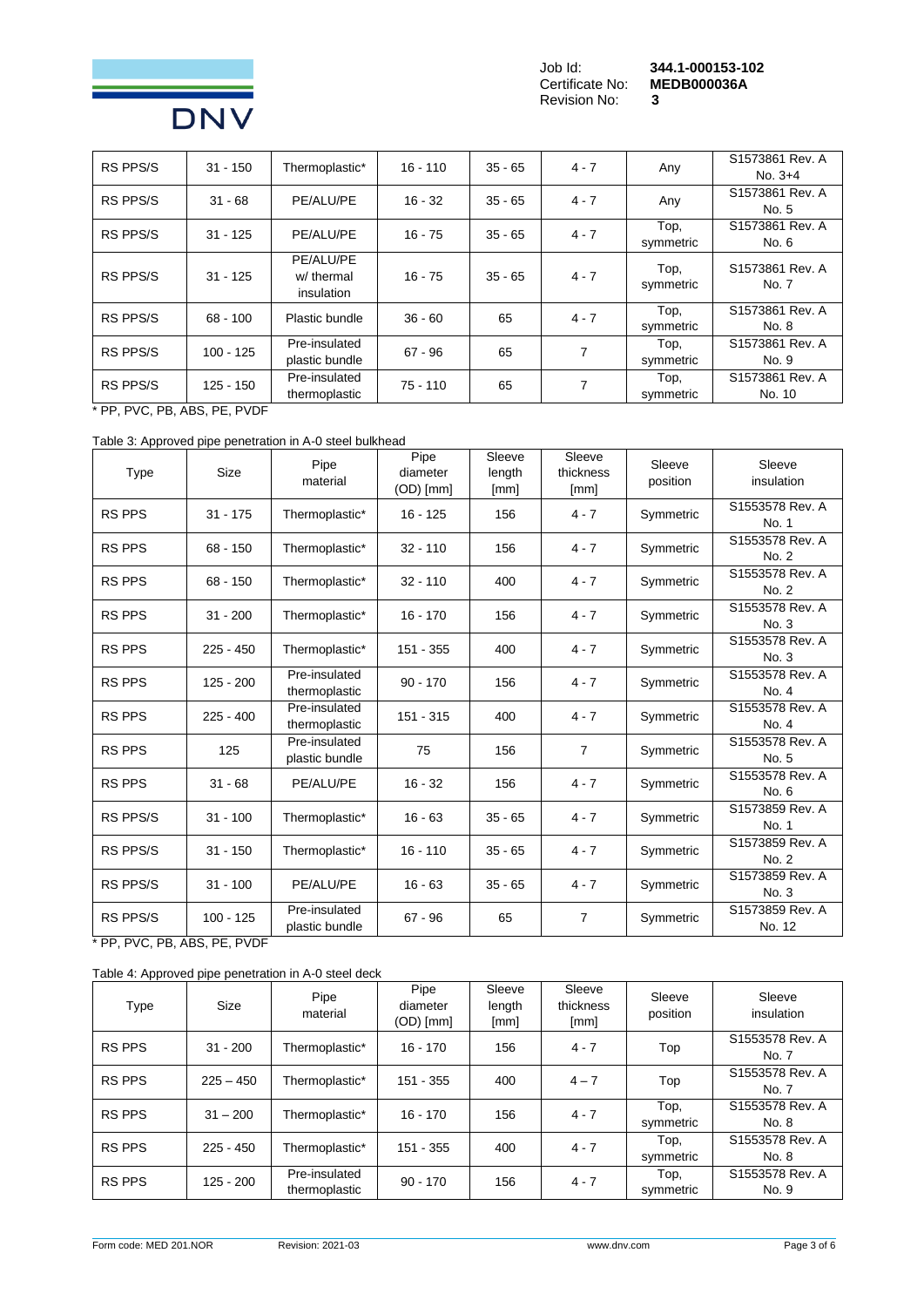

**Certificate No:** Revision No: **3**

| <b>RS PPS</b>   | $225 - 400$ | Pre-insulated  | 151 - 315  | 400       | $4 - 7$        | Top,      | S1553578 Rev. A |
|-----------------|-------------|----------------|------------|-----------|----------------|-----------|-----------------|
|                 |             | thermoplastic  |            |           |                | symmetric | No. 9           |
| <b>RS PPS</b>   | 125         | Pre-insulated  | $75 - 96$  | 156       | $\overline{7}$ | Top,      | S1553578 Rev. A |
|                 |             | plastic bundle |            |           |                | symmetric | No. 10          |
| <b>RS PPS</b>   | 125         | Pre-insulated  |            | 75<br>156 | $\overline{7}$ |           | S1553578 Rev. A |
|                 |             | plastic bundle |            |           |                | Any       | No. 11          |
| <b>RS PPS</b>   | $31 - 68$   | PE/ALU/PE      | $16 - 32$  | 156       | $4 - 7$        |           | S1553578 Rev. A |
|                 |             |                |            |           |                | Symmetric | No. 12          |
| <b>RS PPS</b>   | $31 - 150$  | PE/ALU/PE      | $16 - 110$ | 156       | $4 - 7$        | Top       | S1553578 Rev. A |
|                 |             |                |            |           |                |           | No. 13          |
| <b>RS PPS/S</b> | $31 - 150$  | Thermoplastic* | $16 - 110$ | $35 - 65$ | $4 - 7$        | Any       | S1573859 Rev. A |
|                 |             |                |            |           |                |           | No. $4+5$       |
| <b>RS PPS/S</b> | $31 - 68$   | PE/ALU/PE      | $16 - 32$  | $35 - 65$ | $4 - 7$        | Any       | S1573859 Rev. A |
|                 |             |                |            |           |                |           | No. 6           |
| <b>RS PPS/S</b> | $31 - 125$  | PE/ALU/PE      | $16 - 75$  | $35 - 65$ | $4 - 7$        | Top,      | S1573859 Rev. A |
|                 |             |                |            |           |                | symmetric | No. 7           |
|                 |             | PE/ALU/PE w/   |            |           |                | Top,      | S1573859 Rev. A |
| <b>RS PPS/S</b> | $31 - 125$  | thermal        | $16 - 75$  | $35 - 65$ | $4 - 7$        | symmetric | No. 8           |
|                 |             | insulation     |            |           |                |           |                 |
| <b>RS PPS/S</b> | 68 - 100    | Plastic bundle | $36 - 60$  | 65        | $4 - 7$        | Top,      | S1573859 Rev. A |
|                 |             |                |            |           |                | symmetric | No. 9           |
| <b>RS PPS/S</b> | $100 - 125$ | Pre-insulated  | $67 - 96$  | 65        | 7              | Top,      | S1573859 Rev. A |
|                 |             | plastic bundle |            |           |                | symmetric | No. 10          |
| <b>RS PPS/S</b> | $125 - 150$ | Pre-insulated  | $75 - 110$ | 65        | 7              | Top,      | S1573859 Rev. A |
|                 |             | thermoplastic  |            |           |                | symmetric | No. 11          |

\* PP, PVC, PB, ABS, PE, PVDF

See insulation drawing specified in the Type Examination Documentation. Deck or bulkhead to be insulated with approved A-60 insulation covering the edge of the steel frame.

The plastic pipe penetrations are not approved for use in watertight bulkheads on passenger ships and special purpose ships (SPS).

The penetration system shall not be used for penetrating boundaries of tanks.

The insulation material used has to be approved according to the Marine Equipment Directive and bear the Mark of Conformity.

Each product is to be supplied with its manual for installation and maintenance.

# **Type Examination documentation**

Test Report No. P701755 dated 12 June 2007 from SP, Borås, Sweden. Test Report No. 10608 dated 22 November 2007 from Roxtec, Karlskrona, Sweden. Test Report No. P902394 dated 25 May 2009 from SP, Borås, Sweden. Test Report No. PGA10025 dated 22 December 2011 from DBI, Hvidovre, Denmark. Test Report No. PGA10141 dated 10 July 2012 from DBI, Hvidovre, Denmark. Test Report No. 6P10024 dated 7 March 2017 from SP, Borås, Sweden. Test Report No. RS-18/B-023/E dated 29 January 2018 from CTO, Gdansk, Poland. Test Report No. 8P04040 dated 13 August 2018 from SP, Borås, Sweden. Test Report No. RS-18/B-291/E dated 20 August 2018 from CTO, Gdansk, Poland. Test Report No. RS-18/B-292/E dated 13 September 2018 from CTO, Gdansk, Poland. Test Report No. RS-18/B-293/E dated 13 September 2018 from CTO, Gdansk, Poland. Test Report No. RS-18/B-484/E dated 10 December 2018 from CTO, Gdansk, Poland. Test Report No. PGA11302A dated 16 January 2019 from DBI, Hvidovre, Denmark. Test Report No. RS-19/B-256/E dated 20 September 2019 from CTO, Gdansk, Poland. Test Report No. RS-19/B-356/E dated 10 October 2019 from CTO, Gdansk, Poland. Test Report No. RS-19/B-424/E dated 27 November 2019 from CTO, Gdansk, Poland. Test Report No. 8P07094 dated 16 January 2020 from SP, Borås, Sweden. Test Report No. RS-20/B-083/E dated 20 April 2020 from CTO, Gdansk, Poland. Test Report No. PGB10030A dated 26 June 2020 from DBI, Hvidovre, Denmark.

Third part inspection report MLM070717 dated 22 November 2007 from DNV Malmö.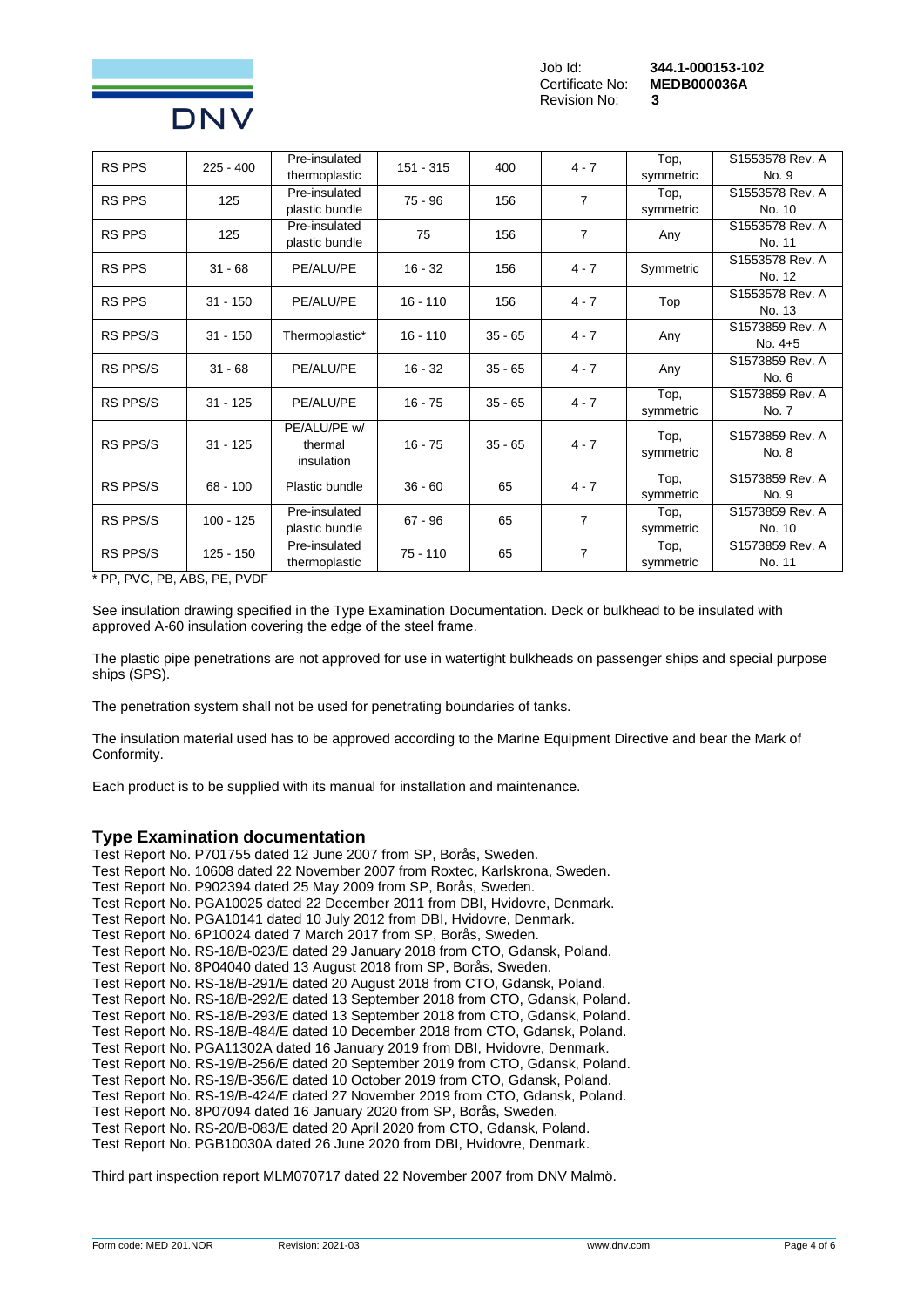

Revision No: **3**

Job Id: **344.1-000153-102** MEDB000036A<br>3

Assessment No. 103201.89 dated 4 August 2004 from SINTEF, Trondheim, Norway.

Drawing No. S1553577 Rev. A dated 19 October 2020 from maker. Drawing No. S1553578 Rev. A dated 13 March 2020 from maker. Drawing No. S1573859 Rev. A dated 26 November 2021 from maker. Drawing No. S1573861 Rev. A dated 24 November 2021 from maker.

# **Tests carried out**

Tested according to IMO FTPC Part 3 and in compliance with IMO 2010 FTP Code Ch. 8, and in accordance with IMO 2010 FTP Code part 3.

# **Marking of product**

The product or packing is to be marked with name and address of manufacturer, type designation, fire-technical rating, MED Mark of Conformity and USCG approval number if applicable (see first page).